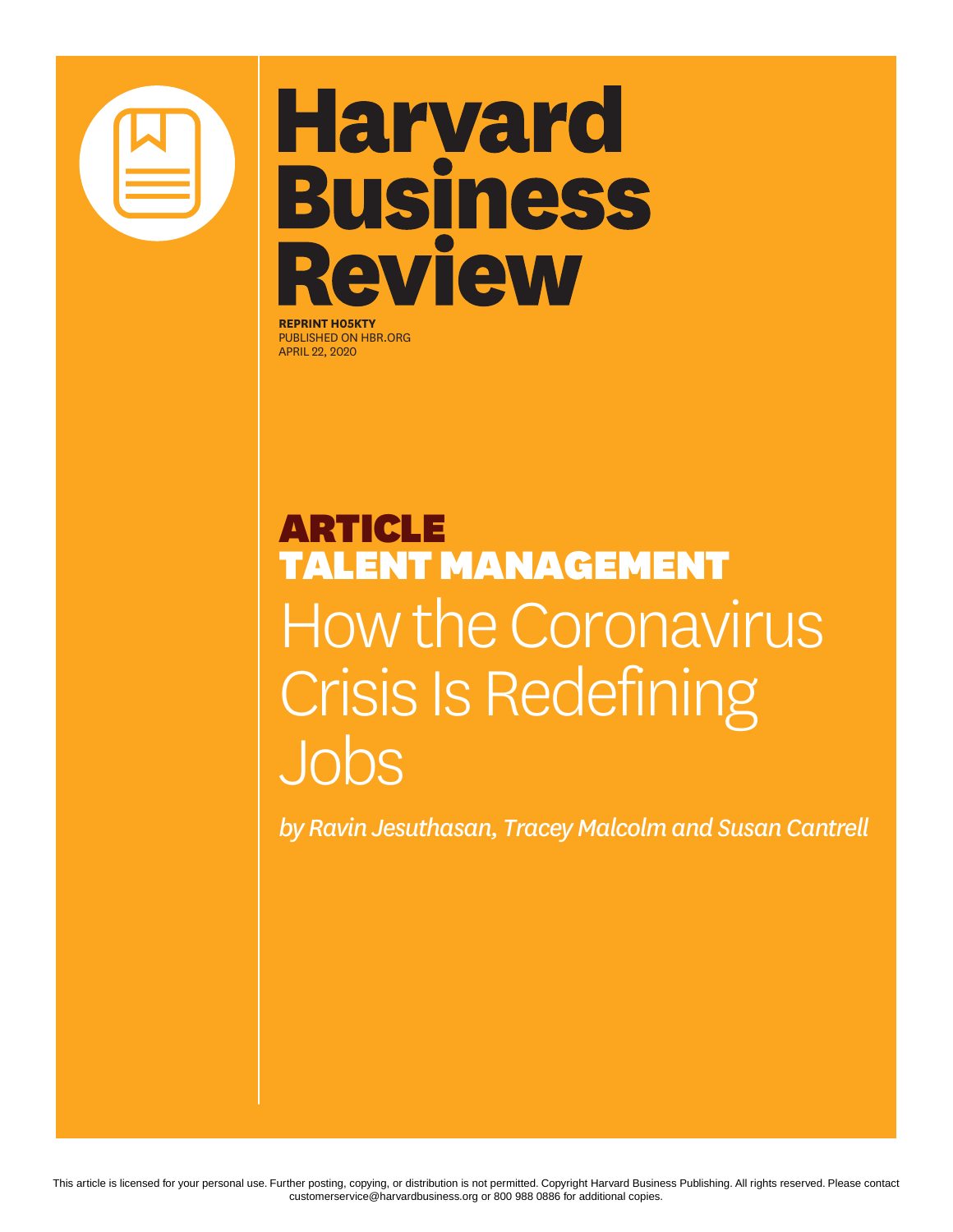

TALENT MANAGEMENT

## **How the Coronavirus Crisis Is Redefining Jobs**

by Ravin Jesuthasan, Tracey Malcolm and Susan Cantrell **APRIL 22, 2020**



*MARTIN BARRAUD/GETTY IMAGES*

The outbreak of Covid-19 has forced organizations into perhaps the most significant social experiment of the future of work in action, with work from home and social distancing policies radically changing the way we work and interact. But the impact on work is far more profound than just changing *where* people work; it is also fundamentally altering *what* work is performed and *how* we perform it.

Many workers are doing tasks they never could have imaged a few weeks ago — sometimes in ways they wouldn't have thought of. Employees in [apparel companies](https://www.wsj.com/articles/clothing-brands-are-now-producing-medical-gear-but-does-it-work-11585915251) like Brooks Brothers and New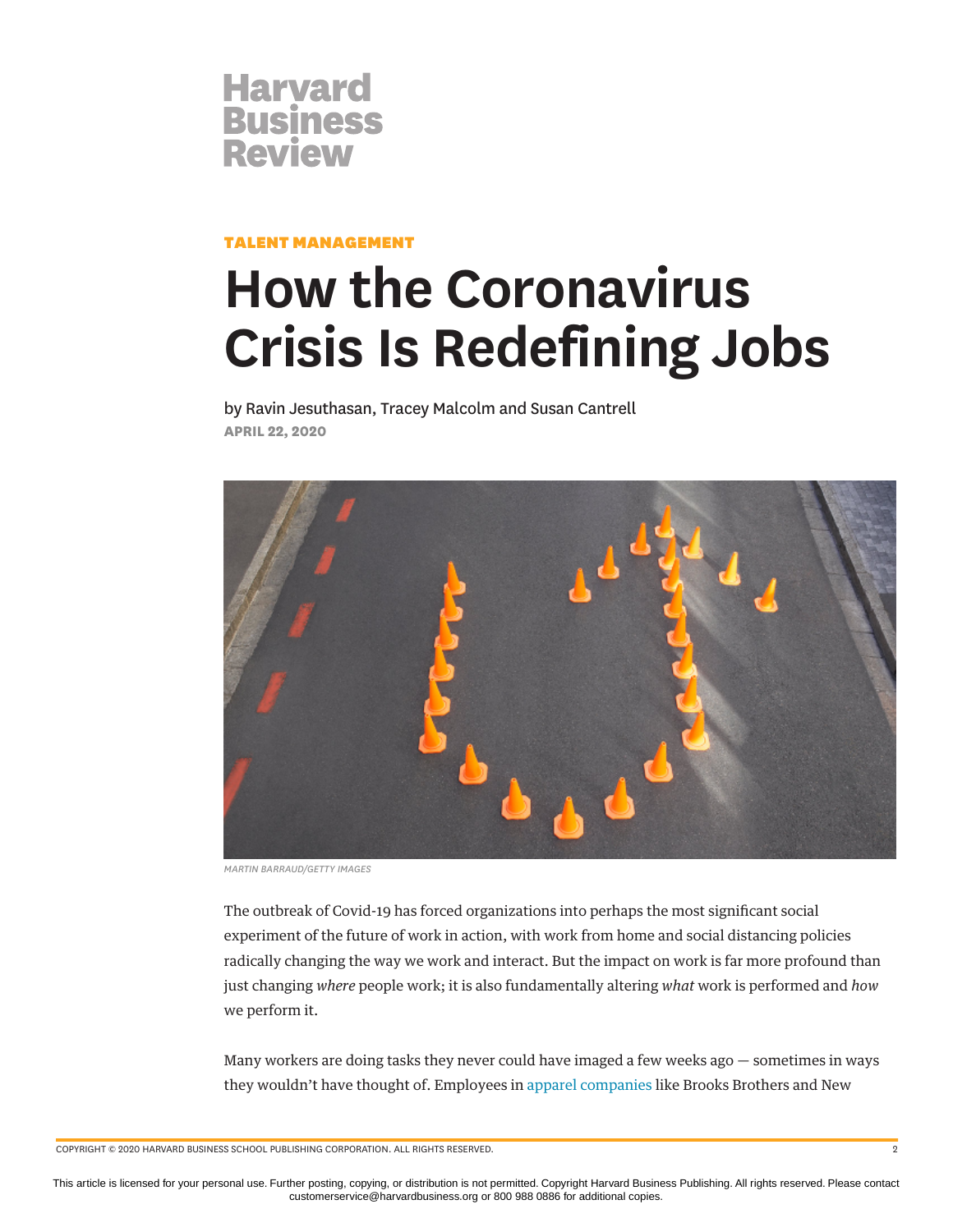Balance are now producing surgical masks and gowns, while [Tesla, Ford, and General Motors](https://www.theverge.com/2020/3/24/21192282/ford-tesla-gm-elon-musk-coronavirus-masks-ventilators-pandemic) have retooled their factories to [produce ventilators from car parts](https://techcrunch.com/2020/04/05/tesla-shows-how-its-building-ventilators-with-car-parts/) after [idling their automotive plants](https://www.theverge.com/2020/3/18/21185015/honda-coronavirus-factory-shut-down-fiat-chrysler-ford-gm) due to plummeting consumer demand.

With jobs at the heart of how work gets done, leaders have an unprecedented opportunity to reimagine them by rearranging work and having employees take on different responsibilities to better respond to the evolving needs of their organizations, customers, and employees. We propose three ways to shift work, talent, and skills to where and when they are needed most, thereby building the organizational resilience and agility necessary to navigate uncertain times and rebound with strength when the economy recovers.

#### **1. Make work portable across the organization.**

Given the current situation with Covid-19, it's more important than ever to move people to the most mission critical work as fast and efficiently as possible. As part of its coronavirus crisis response, for example, [Bank of America](https://www.businessinsider.com/bank-of-america-shifting-some-employees-roles-amid-coronavirus-2020-4) is temporarily converting more than 3,000 employees from across the bank into positions intended to field an onslaught of calls from consumer and small business customers.

By breaking out of rigid job constraints, the right talent and work can be matched to solve evolving business challenges in real time. Networks of teams empowered to operate outside of existing organizational hierarchy and bureaucratic structures are a critical capability to reacting quickly in times of crisis.

Many organizations, such as Allianz Global Investors and [Cisco,](https://www.ere.net/at-cisco-were-trying-to-create-our-own-gig-economy-for-employees/) have already set up internal project marketplaces that break down work into tasks and projects that can be matched with people from anywhere in the organization with relevant skills and availability. These marketplaces can enable people who suddenly find themselves bereft of their normal job tasks to quickly and easily find different work using their core or adjacent skills where their contributions make a difference.

Using such marketplaces, organizations can also quickly backfill a sick employee, add extra team members to mission-critical projects, and cope with sudden hiring freezes. One hiring manager faced with a freeze recently split an intended new hire position into five part-time experiences for existing employees — thereby giving employees new opportunities to learn and grow while also enabling him to meet his business goals.

Deconstructing jobs into component tasks also makes it easier to see which tasks can be performed by workers working remotely or in other geographic locations. Leaders can bundle adjacent tasks that allow for remote work into new jobs, and port the tasks that require on-site work into other, fewer jobs — thereby limiting the amount of work that must be performed in the office or on-site.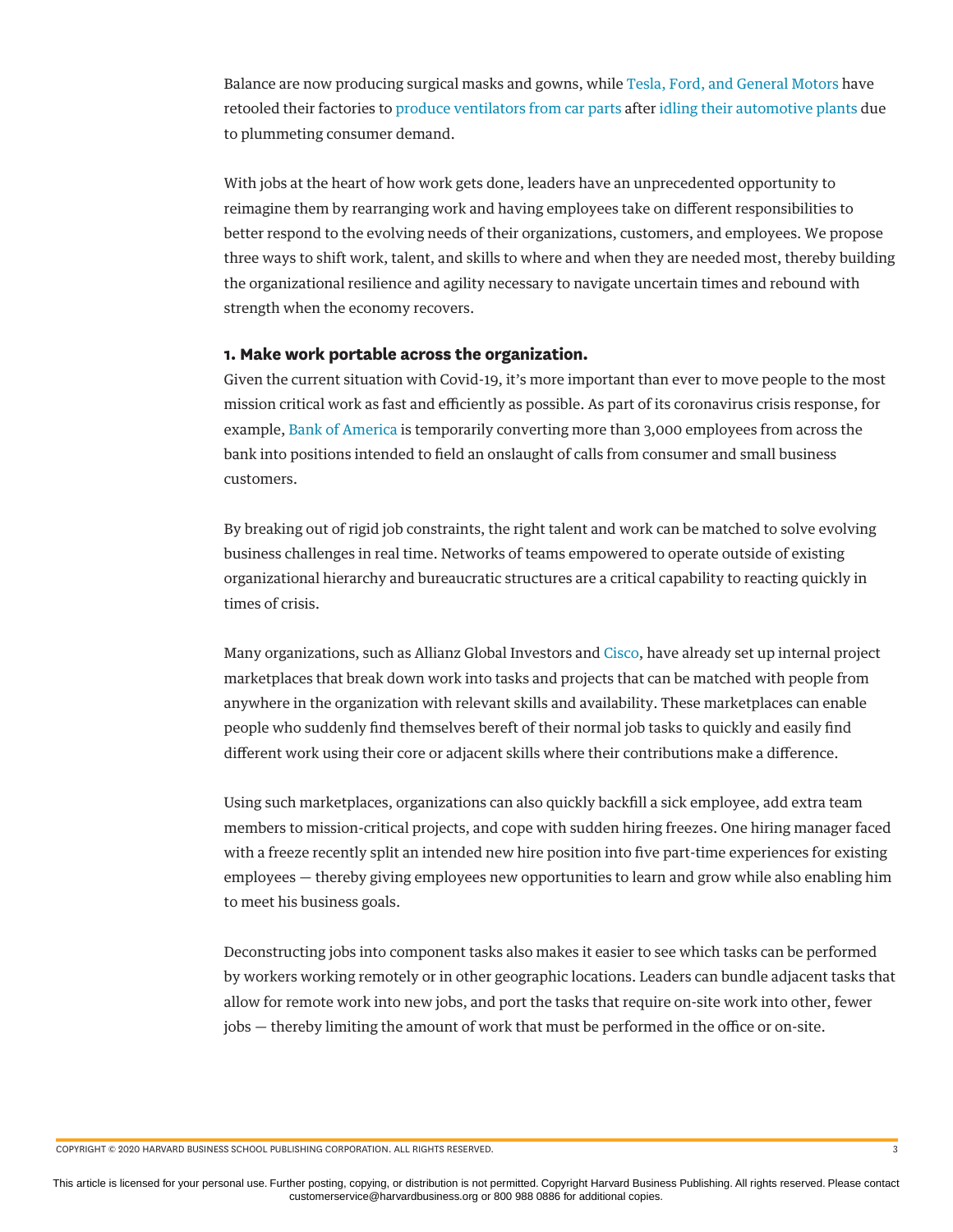#### **2. Accelerate automation.**

For certain types of work, automation can increase reliability, improve safety and well being, and handle sudden spikes in demand. In fact, automation isn't a job-killer in today's economic environment, it is becoming a mandatory capability to deal with a crisis.

Many [utility companies](https://www.ge.com/reports/remote-control-utilities-and-manufacturers-turn-to-automation-software-to-operate-from-home-during-outbreak/) have expanded their use of automation software in recent weeks to allow workers to operate, monitor, and control systems remotely, thereby reducing the risk of human exposure to the virus and enabling utilities to run smoothly without service disruptions.

To handle increased call volume, others have [increased their use of automation in call centers](https://venturebeat.com/2020/03/19/coronavirus-is-prompting-companies-to-adopt-ai-call-center-solutions/). Automation can speed up response times and free agents from transactional tasks so that they can focus on [responding with the empathy and emotional intelligence](https://hbr.org/2020/04/supporting-customer-service-through-the-coronavirus-crisis) that customers need now more than ever.

#### **3. Share employees in cross-industry talent exchanges.**

As leaders, we must all ask ourselves: How can we tap into the broader ecosystem of talent to build the resilience of both organizations and people during these challenging times? One innovative response is to develop a cross-industry talent exchange, temporarily moving employees without work due to the crisis (e.g., airlines, hospitality) to those organizations that have an excess of work (e.g., health, logistics, some retail stores). This avoids the frictional and reputational costs associated with letting people go while supporting workers in developing new skills and networks.

For example, supermarket [Kroger is temporarily borrowing furloughed employees](https://finance.yahoo.com/news/food-distribution-sector-responding-change-231027291.html) for 30 days from Sysco Corporation, a wholesale food distributor to restaurants that has been hit hard by the coronavirus.

Months earlier in China, companies also creatively started [sharing employees](https://news.cgtn.com/news/2020-03-09/Employee-sharing-helping-companies-get-through-COVID-19-OqvFZWc67m/index.html), moving employees without work from organizations like restaurants and lending them to others that have had a spike in demand like Hema, Alibaba's retail grocery chain known for its fast grocery food delivery. More than 3,000 new employees from more than 40 companies in different sectors have joined Hema's employee sharing plan.

In these arrangements, the companies receiving employees define which skills they're looking for. They then work with the companies sharing their employees to define the length of the exchange as well as the implications for pay, benefits, and insurance.

Although the Covid-19 pandemic is a difficult time, it can also be a time of unprecedented creativity. Reimagining jobs around the constraints of today's challenging business environment may accelerate the future of work and open up new and innovative ways in how, where, and by whom work gets done. Ultimately, this can help us build greater resilience and efficiency in our organizations, and help people live healthier, more sustainable lives.